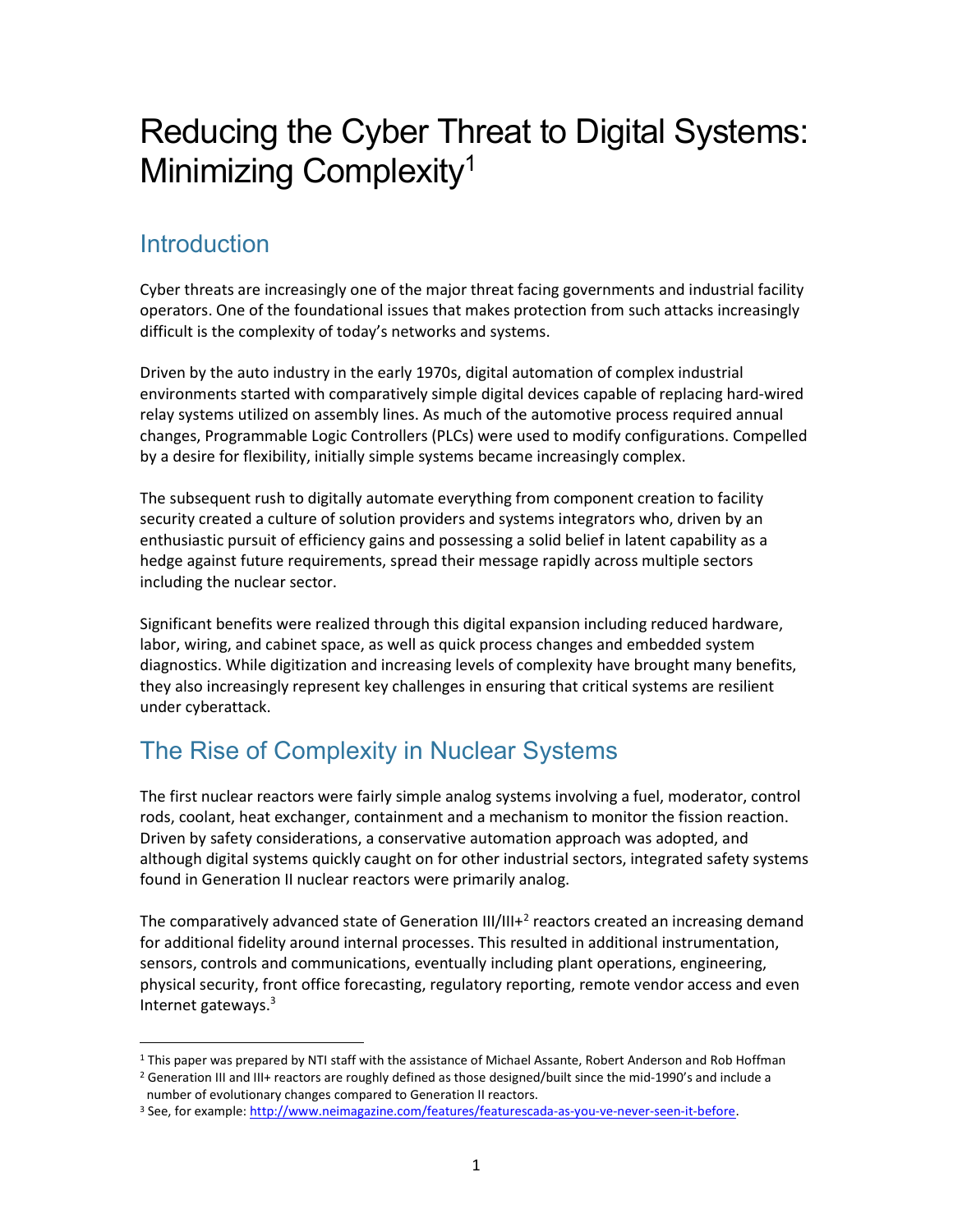Today's nuclear plants exchange information across a complex web of embedded digital devices that is all too often not fully understood by any one individual or operational entity.<sup>4</sup> Tens of thousands of nodes communicate across multiple media layers using a variety of protocols, operating systems and shared applications. Despite the potential liability of these critical digital resources, however, regulators and operators alike have stayed the course utilizing increasingly outdated physical security models for threat, response and deterrence.

#### Cyberattacks - Quiet Signals in the Noise of Complexity

As described in the 2015 article, "The Industrial Control System Cyber Kill Chain"<sup>5</sup>, a cyberaggressor must pass through eight primary steps (Discovery, Movement, Install/Execute, Launch, Capture, Collect, Exfiltrate, Clean/Defend) to successfully execute an attack in the ICS environment. At each of these steps the aggressor risks detection from a carefully architected defensive posture.

Generic systems designs without cybersecurity considerations as a primary requirement can include complex layers of configuration and enhanced features that are often difficult to understand. This may include internal process and communications capabilities that expand the exposure to cyberattack and raise the risk of compromise. Furthermore, the more complex the target environment, the greater the level of acceptable background "noise" against which the aggressor can operate undetected.

In addition, vendors, integrators, engineers, programmers, and subcontractors all tend to have well defined areas of expertise beyond which they may not be knowledgeable. Additional complexity thus requires the diversification of personnel responsibilities and oversight resulting in additional staff, organizational stovepipes and gaps that can be exploited.

In extreme cases, there is a resultant "expertise inequity"; the defender must be a cyber generalist, expected to deal with complexity across multiple technologies and processes whereas the attacker can act with surgical focus on a specific segment or component such as a strategic controller.

Finally, high levels of complexity make system testing and certification difficult. In many realworld systems, it is impossible to test all possible failure modes. Over time, systems can be made resilient to naturally occurring computer issues, but this is not possible for cyberattacks as they may have never been seen before.

 $\overline{a}$ 

<sup>&</sup>lt;sup>4</sup> Other types of nuclear facilities are not dissimilar, and are also increasingly digitized.

<sup>5</sup> https://www.sans.org/reading-room/whitepapers/ICS/industrial-control-system-cyber-kill-chain-36297.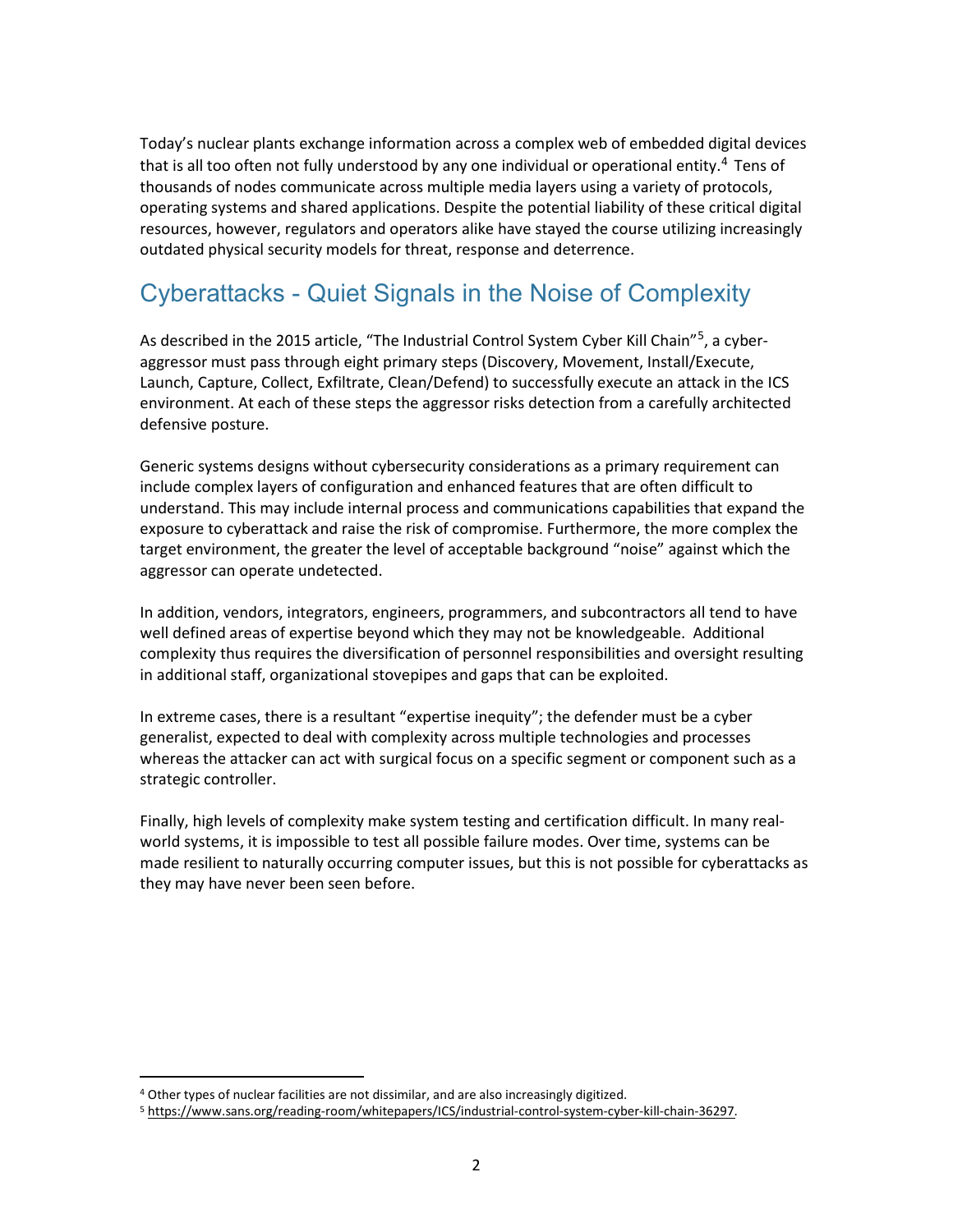## Reducing Complexity and the Emergence of Security by **Design**

For the reasons described above, complexity is the enemy of security.<sup>6</sup> Moving to simpler systems thus makes the job of security professionals easier, enhancing security. The benefits of less complex systems have been recognized for some time, but have yet to become a major priority. In fact, the opposite is happening—systems are becoming more complex.

There have been some initial steps that take into account the benefits of reducing complexity. The United States Nuclear Regulatory Commission (NRC) recognized the challenges in modern nuclear operational technology (OT) environments and partnered with industry to publish NRC Regulatory Guide 5.71, Cyber Security Programs from Nuclear Facilities. Within this document, a section highlighted the important of defining and identifying critical digital assets (CDA), so as to prioritize cybersecurity efforts to those devices that could impact safety, security and emergency preparedness (SSEP). This allows for the application of security measures commensurate with the potential for compromise.

Nuclear security practitioners are learning that they must enhance security by focusing limited resources on high consequence related assets by severely limiting interaction and functionality, especially in those situations where the possibility of unacceptable consequence renders loss of operational control unacceptable. This process of limiting interaction and functionality is a good example of simplicity in design.

Simplicity in design is one of the element of a new discipline known as cyber informed engineering (CIE) which considers the inclusion of cybersecurity in the engineering process. CIE<sup>7</sup> is a body of knowledge and a methodology to characterize the risks presented by the introduction of digital computer systems in a traditionally analog environment. CIE establishes a framework of elements that are available to engineering staff as part of the mitigation strategy. Examples include: consequence/impact analysis, engineering controls, resilience planning, the control of interdependencies, and others.

One of the more promising elements of CIE is focused on removing complexity through design simplification. This concept stresses simple digital system architecture design to minimize malicious cyber access and propagation of cyber-attack limiting complexity, communications and digital integration. This approach considers architecture from the ground up, with operational requirements generating the engineering specifications for technology that delivers only required functionality with known results to all potential stimuli. Digital systems would coexist on a limited basis and only as needed to ensure critical process stability. Inherent in all designs would be the requirement to passively fail safe without the potential for cyber manipulation.

 $\overline{a}$ 

<sup>&</sup>lt;sup>6</sup> Bruce Schneier was among the first to promote simplicity in the context of security. See: https://www.schneier.com/essays/archives/1999/11/a\_plea\_for\_simplicit.html.

 $7$  Cyber-Informed Engineering: the Need for a New Risk Informed and Design Methodology, June 2015 | https://inldigitallibrary.inl.gov/sti/6618307.pdf]